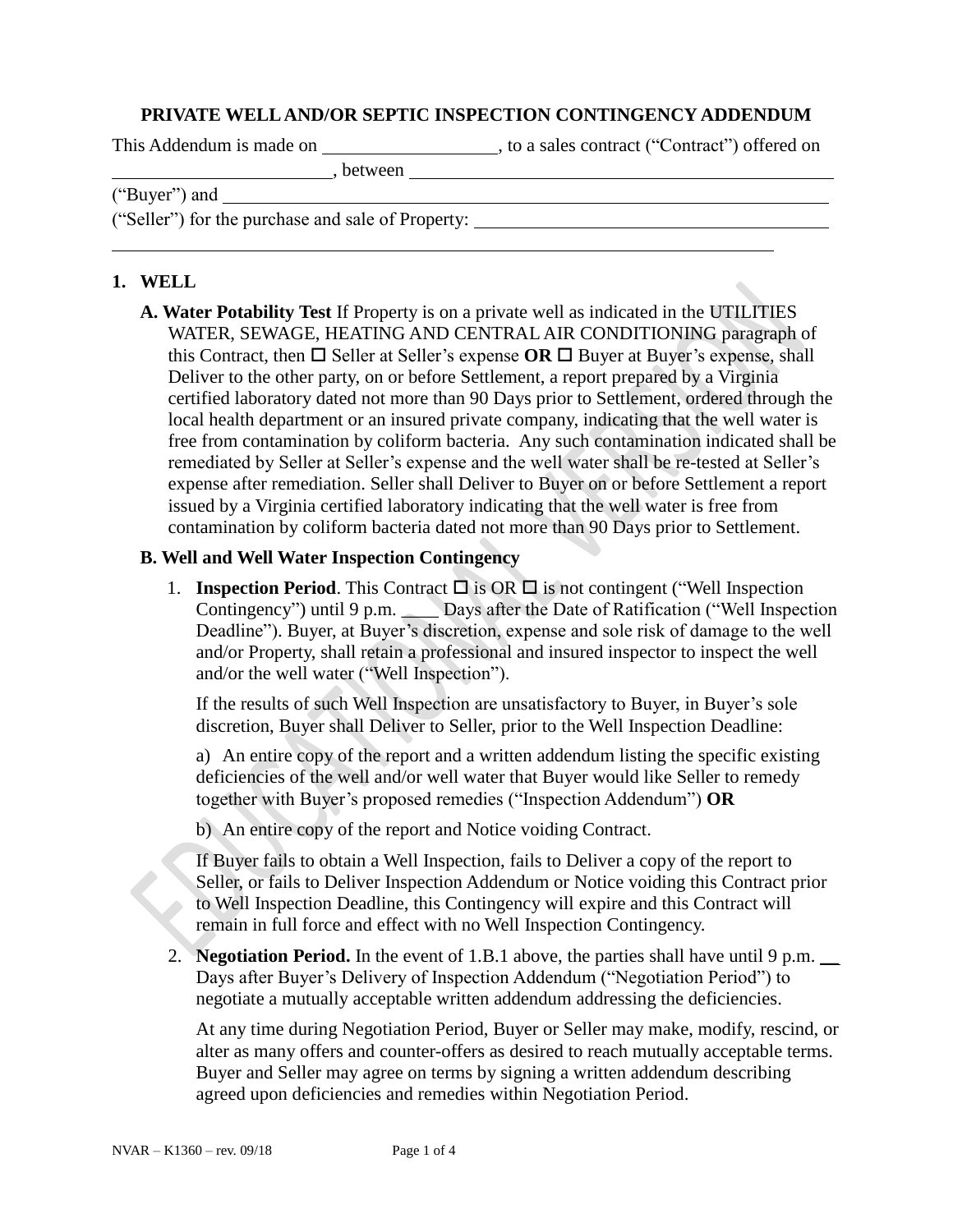3. **Buyer's Election.** If, at the end of Negotiation Period, the parties are unable to reach an agreement, Buyer shall have the option to void this Contract by Delivering Notice to Seller by 9 p.m. Days following the end of Negotiation Period, otherwise the Well Inspection Contingency shall be removed and this Contract will remain in full force and effect.

# **2. SEPTIC**

**A. Alternative System Maintenance Contract**. Seller  $\Box$  does **OR**  $\Box$  does not have a maintenance contract. If Seller does have a maintenance contract, Seller will provide a copy to Buyer within 15 Days after the Date of Ratification. Maintenance contract  $\Box$  shall (subject to contractor approval) **OR**  $\Box$  shall not convey to Buyer.

## **B. Septic Inspection Contingency.**

1. **Inspection Period**. This Contract  $\Box$  is **OR**  $\Box$  is not contingent ("Septic Inspection Contingency") until 9 p.m. \_\_\_\_ Days after the Date of Ratification ("Septic Inspection Deadline"). Buyer at Buyer's expense and sole risk of damage to Property **OR**  $\Box$  Seller at Seller's expense and sole risk of damage to Property shall retain

a Virginia licensed and insured septic system installer, operator, onsite soil evaluator or professional engineer ("Septic Inspector") to inspect the private conventional on-site sewage system ("Conventional System") or private alternative on-site sewage system ("Alternative System") ("Septic Inspection"). Prior to Septic Inspection, Seller will remove any landscaping, personal property or improvement that impedes the Septic Inspection. If, for any reason, such impediments are not removed, Septic Inspection Deadline will be extended for an additional Days. If the parties do not identify a Septic Inspector above, the party responsible for the expense and sole risk of damage to Property shall select a Septic Inspector.

- 2. If the option for Seller is checked above, Seller shall conduct the Septic Inspection no sooner than the Date of Ratification. Seller shall Deliver the inspection report ("Septic Inspection Report") to the Buyer no less than Days prior to the Septic Inspection Deadline. In the event Seller does not Deliver the Septic Inspection Report within such time, Buyer may prior to the Septic Inspection Deadline: (i) order a Septic Inspection on behalf of Seller at Seller's expense and Seller's sole risk of damage to Property and the Septic Inspection Deadline shall be extended for an additional Days; (ii) Deliver Notice to Seller voiding the Contract; or (iii) pursue all available legal and equitable remedies.
- 3. Such Septic Inspection shall include a walk-over visual inspection and probing of the drain field area to check for saturation for a Conventional System, or a visual inspection of the alternative treatment unit(s) for an Alternative System. In addition, the following inspections will be conducted (check all that apply):

 $\square$  Pumping and inspection of all treatment tanks (excluding pump and recirculation tanks).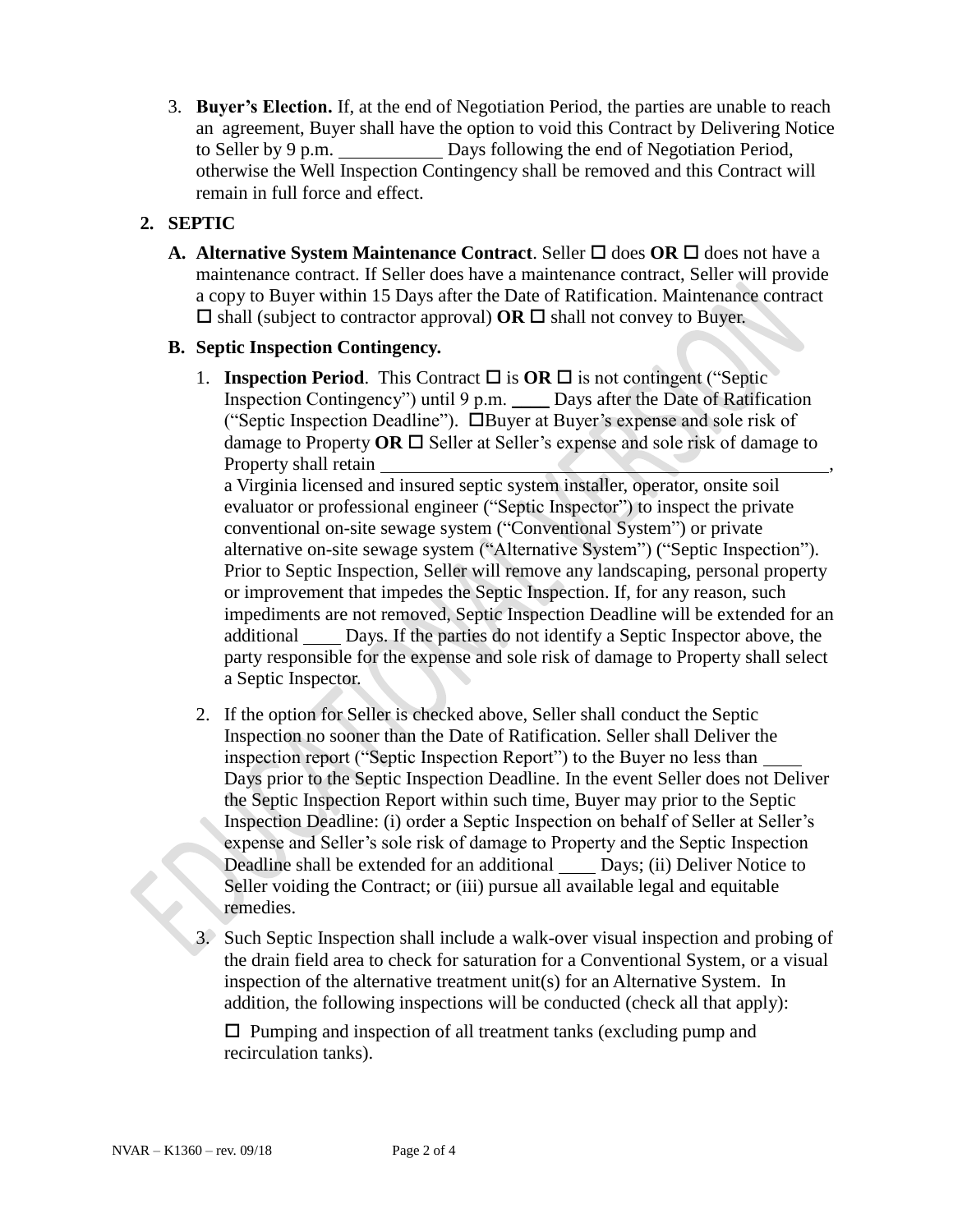$\Box$  Excavation as necessary to visually inspect all distribution boxes (if present), test all pumps and controls and evaluate the function of pumping or pressure dosed dispersal systems.

4. If the Septic Inspection Report indicates any recommended repairs, maintenance or replacement of the Conventional System or Alternative System, Buyer shall Deliver to Seller, prior to the Septic Inspection Deadline:

> a) An entire copy of Septic Inspection Report and a written addendum listing the recommended repairs, maintenance or replacement of the Conventional or Alternative System that Buyer would like Seller to remedy together with Buyer's proposed remedies ("Inspection Addendum"). **OR**

b) An entire copy of the Septic Inspection Report and Notice voiding Contract.

Except as provided by Paragraph 2.B.2 above, if Buyer fails to obtain a Septic Inspection, fails to Deliver a copy of the Septic Inspection Report to Seller, or fails to Deliver the Inspection Addendum or Notice voiding this Contract prior to Septic Inspection Deadline, this Contingency will expire and this Contract will remain in full force and effect with no Septic Inspection Contingency.

5. **Negotiation Period**. In the event of Paragraph 2.B.4a) above, the parties shall have until 9 p.m. Days after Buyer's Delivery of Septic Inspection Addendum ("Negotiation Period") to negotiate a mutually acceptable written addendum addressing the deficiencies.

At any time during Negotiation Period, Buyer or Seller may make, modify, rescind, or alter as many offers and counter-offers as desired to reach mutually acceptable terms. Buyer and Seller may agree on terms by signing a written addendum describing agreed upon deficiencies and remedies within Negotiation Period.

6. **Buyer's Election.** If, at the end of Negotiation Period, the parties are unable to reach an agreement, Buyer shall have the option to void this Contract by Delivering Notice to Seller by 9 p.m. Days following the end of Negotiation Period, otherwise the Septic Inspection Contingency shall be removed and this Contract will remain in full force and effect.

| Date | Signature | Date | Signature |
|------|-----------|------|-----------|
|      |           |      |           |
| Date | Signature | Date | Signature |
|      |           |      |           |
| Date | Signature | Date | Signature |

#### **SELLER: BUYER:**